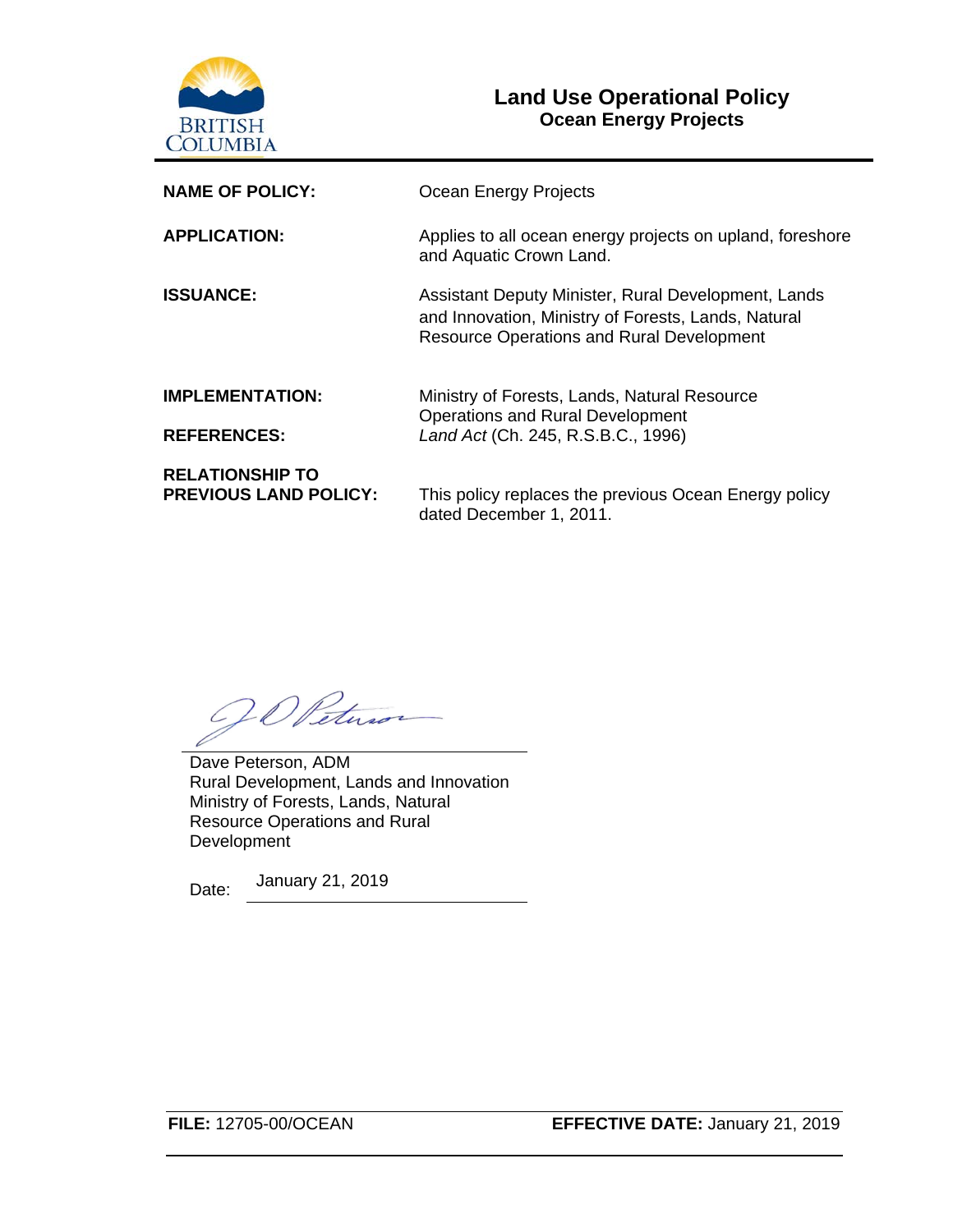| <b>APPROVED AMENDMENTS:</b> |                                   |                                                                                                                                                                               |
|-----------------------------|-----------------------------------|-------------------------------------------------------------------------------------------------------------------------------------------------------------------------------|
| Effective date              | <b>Briefing Note</b><br>/Approval | Summary of Changes:                                                                                                                                                           |
| December 10, 2019           | 252069                            | Continue the reduction of due diligence requirements<br>beyond 2020.<br>Allow additional five-year terms for IULs.<br>Allow proponents who hold a GAL to convert it to an IUL |
|                             |                                   |                                                                                                                                                                               |
|                             |                                   |                                                                                                                                                                               |
|                             |                                   |                                                                                                                                                                               |
|                             |                                   |                                                                                                                                                                               |
|                             |                                   |                                                                                                                                                                               |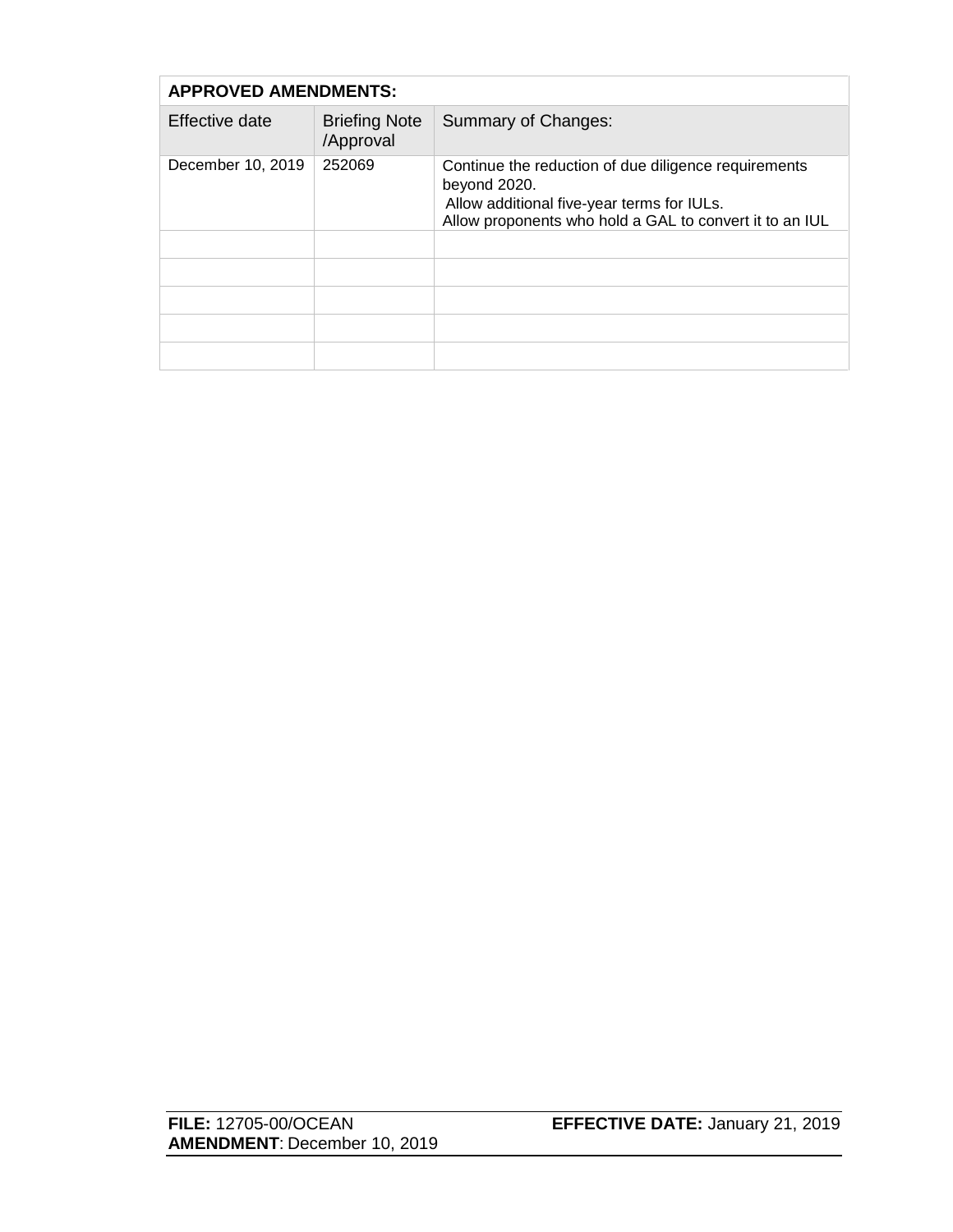## Table of Contents

| 1.<br>2.<br>3.<br>4.<br>5. |     |                         |                                                               |
|----------------------------|-----|-------------------------|---------------------------------------------------------------|
|                            | 5.1 | 5.1.1<br>5.1.2          |                                                               |
|                            | 5.2 | 5.2.1<br>5.2.2          | Individual tenures or Multi Tenure Instrument schedules 3     |
| 6.<br>7.                   |     |                         |                                                               |
|                            | 7.1 |                         |                                                               |
|                            | 7.2 | 7.2.1<br>7.2.2<br>7.2.3 |                                                               |
|                            | 7.3 | 7.3.1                   |                                                               |
| 8.                         | 7.4 |                         |                                                               |
|                            | 8.1 |                         |                                                               |
|                            | 8.2 |                         |                                                               |
|                            | 8.3 | 8.3.1<br>8.3.2          | Project Demonstration Phase and Project Development and       |
|                            | 8.4 | 8.4.1<br>8.4.2          | Investigative Plan, Development Plan and Plan Amendments 9    |
| 9.                         | 8.5 |                         |                                                               |
|                            |     |                         | APPENDIX 1: SUMMARY TABLE OF OCEAN POWER PROJECT TENURE TYPES |
|                            |     |                         |                                                               |

**FILE:** 12705-00/OCEAN **EFFECTIVE DATE:** January 21, 2019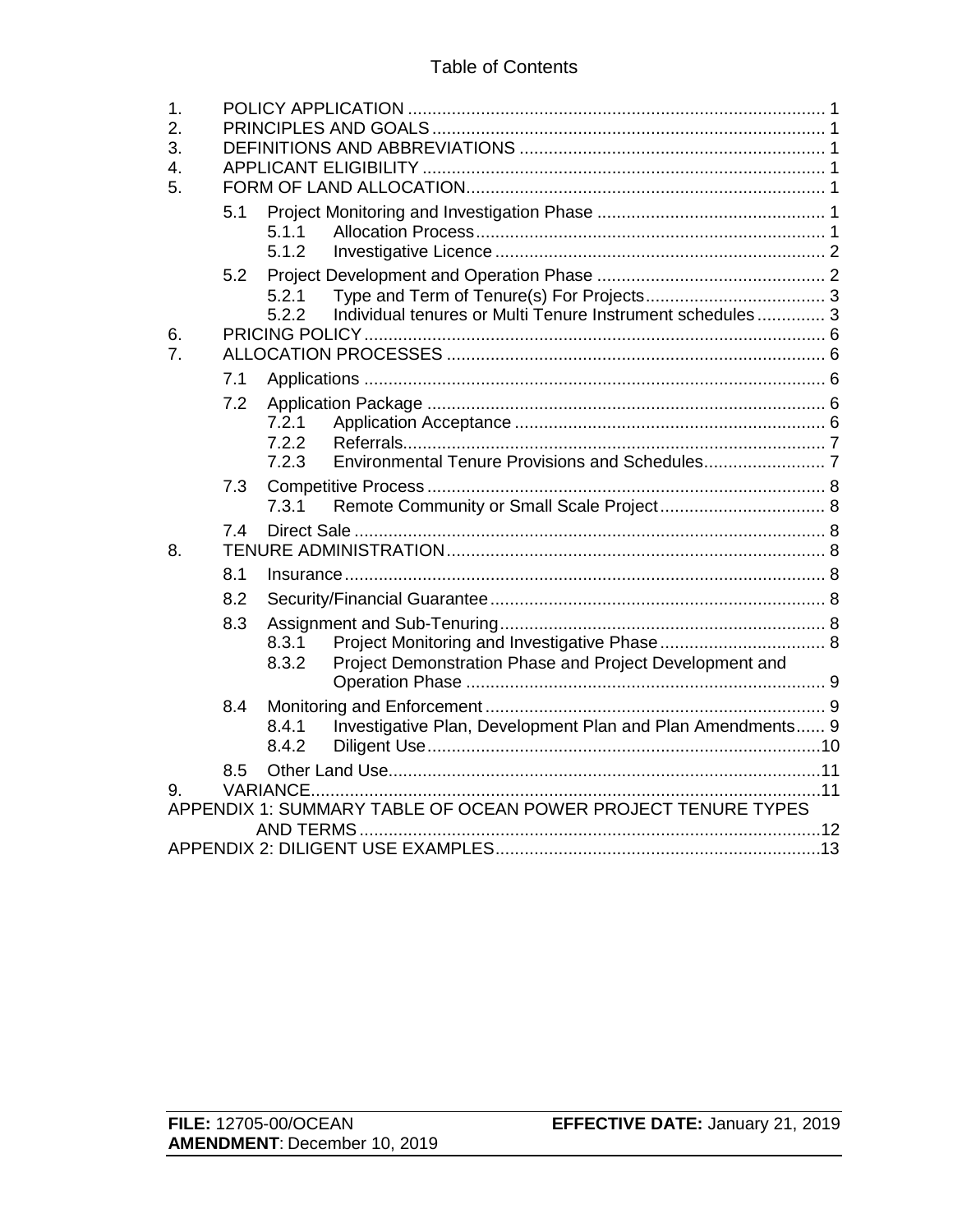# **1. POLICY APPLICATION**

<span id="page-3-0"></span>This Ocean Energy policy applies to the disposition of Crown land for the various components of an ocean energy project including: maintenance buildings, submerged marine cables, other plant facilities, road(s), transmission line(s) and surrounding Crown land that will be accepted under a single ocean energy power project application.

The Ministry of Forests, Lands, Natural Resource Operations and Rural Development is the lead agency for the regulatory review of ocean energy power project proposals on Crown land. However, projects that exceed the Environmental Assessment Office (EAO) Energy Project threshold will require EAO review.

Land-use and operational policies of other agencies, such as BC Hydro, are also applicable where the legislation provides for jurisdictional responsibility.

# **2. PRINCIPLES AND GOALS**

<span id="page-3-1"></span>For information on Crown land allocation principles see [Crown Land Allocation](https://www2.gov.bc.ca/assets/gov/farming-natural-resources-and-industry/natural-resource-use/land-water-use/crown-land/allocation_principles.pdf)  [Principles.](https://www2.gov.bc.ca/assets/gov/farming-natural-resources-and-industry/natural-resource-use/land-water-use/crown-land/allocation_principles.pdf)

Further information on the regulatory process for Clean Energy Production (CEP) or Clean Energy project proposals can be found in the proponent guidebook [Clean Energy](https://www2.gov.bc.ca/assets/gov/farming-natural-resources-and-industry/natural-resource-use/land-water-use/crown-land/land-use-plans-and-objectives/natural-resource-major-projects/major-projects-office/guidebooks/clean-energy-projects/clean_energy_guidebook.pdf)  [Production in BC: An Inter-agency Guidebook.](https://www2.gov.bc.ca/assets/gov/farming-natural-resources-and-industry/natural-resource-use/land-water-use/crown-land/land-use-plans-and-objectives/natural-resource-major-projects/major-projects-office/guidebooks/clean-energy-projects/clean_energy_guidebook.pdf)

# **3. DEFINITIONS AND ABBREVIATIONS**

<span id="page-3-2"></span>For a glossary of definitions and abbreviations see [Glossary](http://www2.gov.bc.ca/assets/gov/farming-natural-resources-and-industry/natural-resource-use/land-water-use/crown-land/eligibility.pdf) and Abbreviations.

# **4. APPLICANT ELIGIBILITY**

<span id="page-3-3"></span>For standard policy information on eligibility see [Eligibility and Restrictions.](http://www2.gov.bc.ca/assets/gov/farming-natural-resources-and-industry/natural-resource-use/land-water-use/crown-land/eligibility.pdf)

# **5. FORM OF LAND ALLOCATION**

<span id="page-3-4"></span>For standard policy information on forms of allocation see [Form of Crown Land](http://www2.gov.bc.ca/assets/gov/farming-natural-resources-and-industry/natural-resource-use/land-water-use/crown-land/form_of_allocation.pdf)  [Allocation.](http://www2.gov.bc.ca/assets/gov/farming-natural-resources-and-industry/natural-resource-use/land-water-use/crown-land/form_of_allocation.pdf)

For improvements associated with an Ocean Energy Project such as transmission lines, roads, quarries, communication sites etc., reference is made to other appropriate land use policies.

Refer to Appendix 1 for a summary of the forms and terms of Crown land allocation available for Ocean Energy Projects.

# <span id="page-3-5"></span>**5.1 Project Monitoring and Investigation Phase**

This phase involves data collection, site planning, facility design, surveys and monitoring of ocean wave, tidal and current activity, as well as receipt of permit approvals and Energy Purchase Agreement (EPA). Listed below are the required project land uses and the associated tenure types that are available for each.

#### <span id="page-3-6"></span>**5.1.1 Allocation Process**

The Province reserves the right to allocate land for ocean (e.g. current, wave and tidal) energy power projects through a range of processes including:

| <b>EFFECTIVE DATE: January 21, 2019</b> | <b>FILE: 12705-00/OCEAN</b> |
|-----------------------------------------|-----------------------------|
| <b>AMENDMENT: December 10, 2019</b>     | Page: 1                     |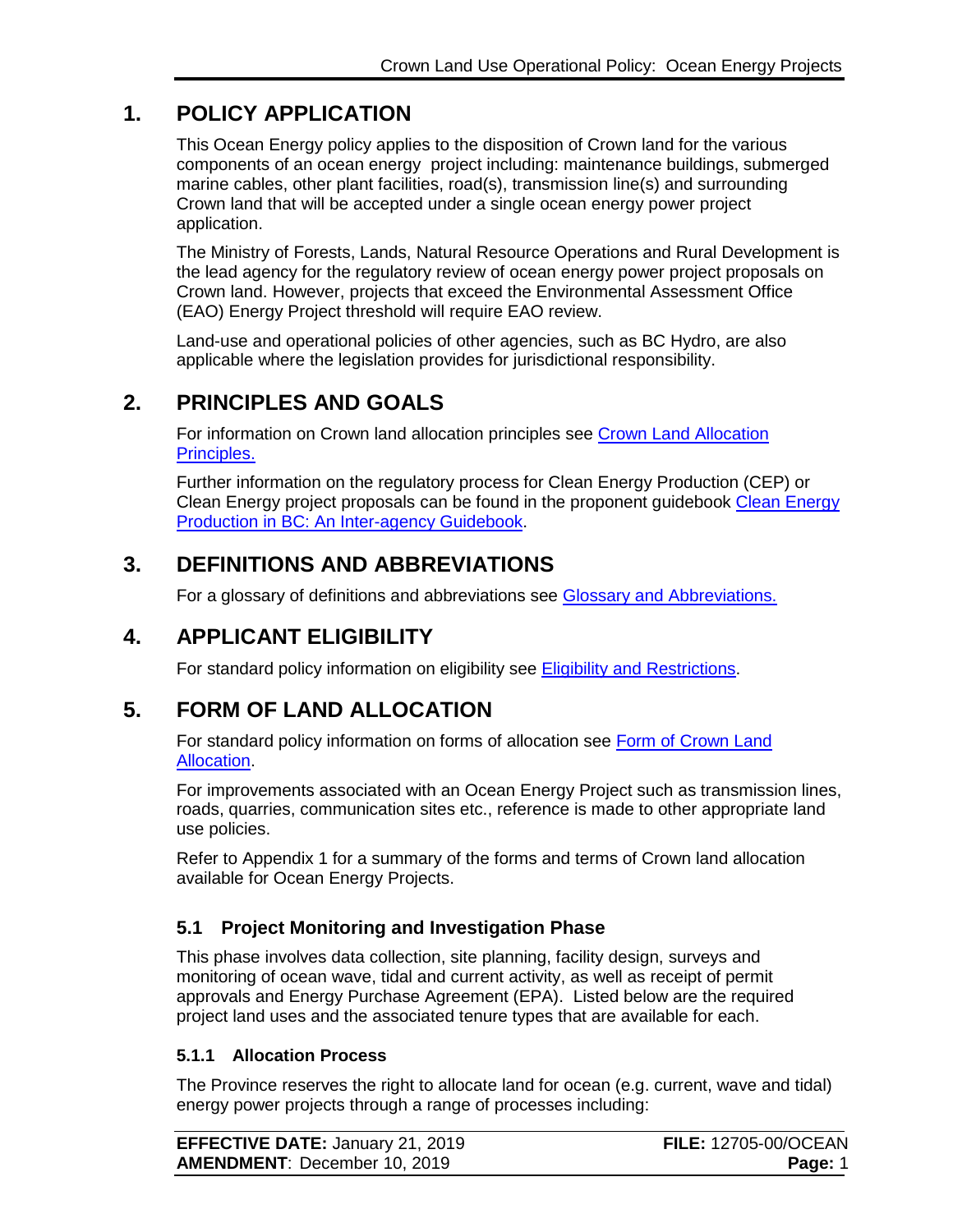- **First Come, First Served:** the Authorizing Agency accepts and processes applications on a First in Time, First in Right basis. The Authorizing Agency will not accept competing applications for Ocean Energy Projects while an application is being processed. This approach will be applied during the initial phases of Ocean Energy Project development.
- **Planned disposition:** as knowledge of ocean energy resources increases, the Province may identify areas where ocean energy will be marketed using a planned disposition approach. This usually involves allocating the opportunity through a competitive process.
- **Bonus Bid:** the Authorizing Agency may allocate known sites (e.g. investigative tenures that default to the Province through non-diligent use) and sites where there is known demand (e.g. may be adjacent to two existing ocean energy sites) through a bonus bid process.

## <span id="page-4-0"></span>**5.1.2 Investigative Licence**

A *Land Act* Section 11 investigative licence of occupation is the form of tenure provided to authorize initial investigation to determine site placement of ocean energy device(s). **Investigative licences will be issued for areas not exceeding 50 ha for straits or narrows less than 5 km in width and up to a maximum of 500 ha for offshore areas**. Requests for larger areas are at the discretion of the Authorizing Agency. The term for an investigative licence is up to five (5) with the possibility of replacement.

A licence of occupation may be issued to allow monitoring equipment and measuring devices (i.e. buoys, sensors, satellite communication and/or appropriate technology) to evaluate ocean energy resources and to determine site suitability. Multiple devices may be included in a single licence of occupation. For management purposes, the Regional Executive Director may require more than one licence of occupation (e.g. where a significant number of devices are proposed for the same licence area).

A licence of occupation may be issued to a single proponent to install multiple monitoring devices and equipment. A licence of occupation may also be issued to a single entity comprised of one or more developers where multiple users occupy a single investigative area for the purpose of monitoring and gathering wave, tidal and current data.

The Investigative Plan that must accompany application(s) for testing equipment should specify the locations and construction schedules for equipment as well as timing for the collection of monitoring data, and other information reasonably required by the Authorizing Agency. If the equipment is not used diligently, (see Diligent Use requirements in Section 8.4.2) a subsequent tenure will not be granted.

# <span id="page-4-1"></span>**5.2 Project Development and Operation Phase**

This phase involves the construction of all associated structures (i.e. transmission lines and roads) and installation of ocean energy devices required to develop the project and commercially operate. Listed below are the required project land uses and the associated tenure types that are available for each. See Section 8.4.2 for diligent use requirements associated with this phase.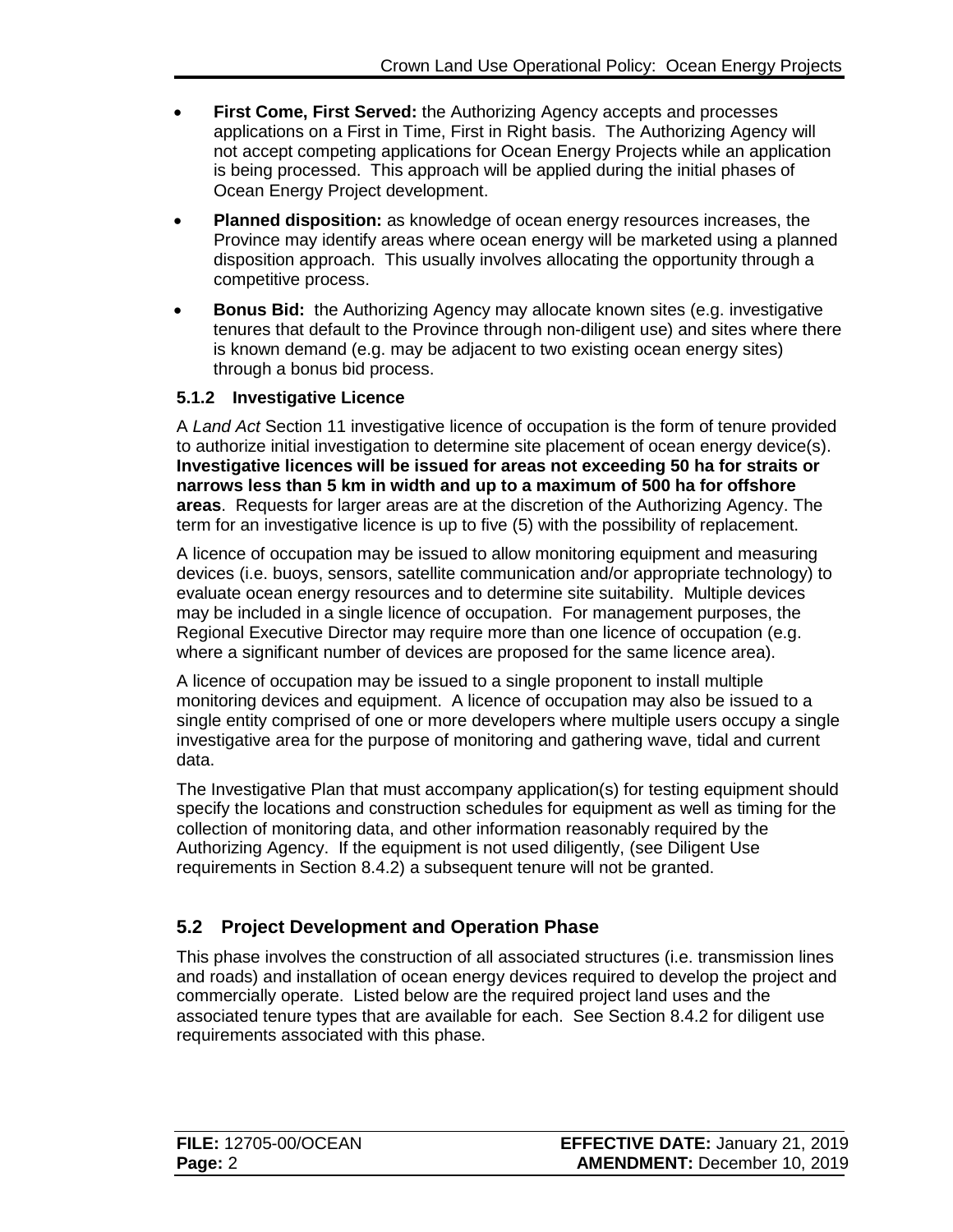It is important to note that the Authorizing Agency will review site progress on a regular basis to ensure that the land is being used in the manner consistent with the timelines and schedules outlined in the Development Plan for the site.

# **Electricity Purchase Agreement (EPA)**

Proponents who have an existing EPA at this stage of development may apply for Crown land tenures that contain a tenure term with a coincident end date as that of their EPA. For proponents who do not have an existing EPA, Crown land tenure terms are available for terms up to 10 years. If a proponent obtains an EPA within the non EPA 10-year term period, the proponent at any time within this 10-year period may replace their Crown land tenures with the coincident end date of their EPA. Standard tenure replacement charges will apply.

**UPDATE December 10, 2019:** BC Hydro is undergoing an internal comprehensive review, to be completed in 2023, and is not currently awarding or accepting applications for new EPAs. As a result, proponents with a General Area Licence of Occupation will be afforded the opportunity to replace their existing General Area Licence of Occupation with an Investigative Licence of Occupation maintaining their first in time, first in right priority of occupancy on the Crown land base. At the time the proponent wishes to reinstate the General Area Licence of Occupation they will be required to provide a new Development Plan and meet the requirements for the General Area Licence of Occupation at that time.

For projects **without** an existing EPA and during the term of the tenure, the tenureholder will be required to annually demonstrate due diligence in the pursuit of an EPA, participation in any standing offer program, or similar opportunity. The Development Plan must detail these actions and will remain in full force and effect in subsequent tenures.

For projects **with** an existing EPA, the licence will require that the Improvements be constructed by the commercial operation date within the EPA. The Development Plan must detail these dates and actions, which will remain in full force and effect in subsequent tenures.

# <span id="page-5-0"></span>**5.2.1 Type and Term of Tenure(s) For Projects**

Once the proponent has made the decision to proceed to the development phase of the project (based on the data obtained from the investigative phase work) an application should be made for an ocean energy project. The form of tenure issued at this stage is the multi tenure instrument (MTI). It initially offers Crown land rights associated with construction and development activities. At such time as the project is built and becomes operational, the MTI can be modified to provide the necessary longer term rights as required by the tenure holder.

# <span id="page-5-1"></span>**5.2.2 Individual tenures or Multi Tenure Instrument schedules**

## **Multi Tenure In**s**trument**

The MTI is the preferred tenure document for clean energy project development and operation. It is issued initially with rights equivalent to a general area licence of occupation. Subsequent Crown land rights may be added or dropped as required to meet the needs of the individual Development Plan. The types of Crown land rights available during the development and operational phase are detailed below.

| <b>FILE: 12705-00/OCEAN</b> | <b>EFFECTIVE DATE: January 21, 2019</b> |
|-----------------------------|-----------------------------------------|
| Page: 3                     | <b>AMENDMENT: December 10, 2019</b>     |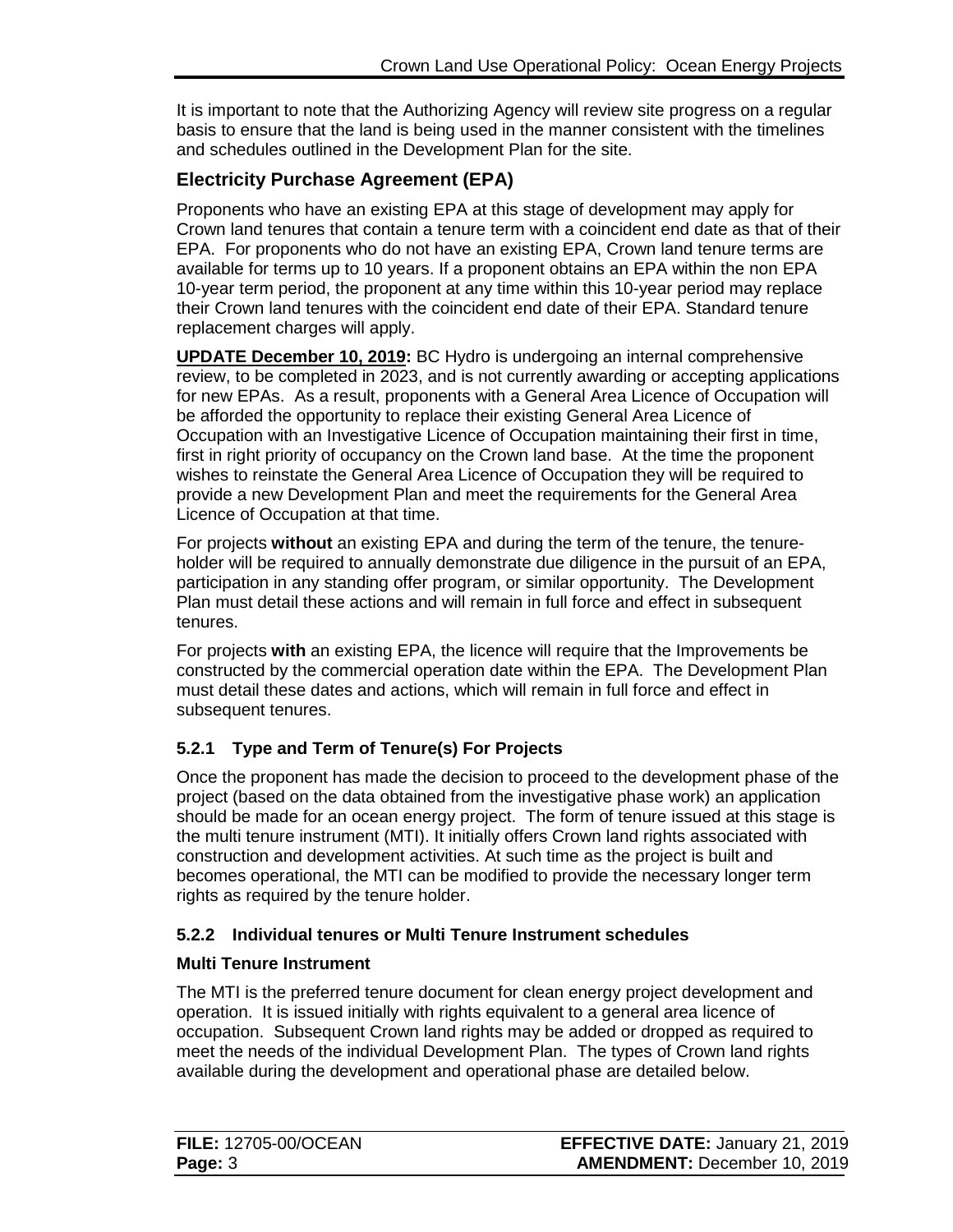#### **General Area Licence of Occupation**

A licence of occupation may be issued over a broad polygon-shaped area to allow for construction and operation of improvements. The identification of required Crown land should account for both the footprint of all permanent improvements in the Intensive Use Area as well as the Extensive Use Area, as well as any additional land required for construction of the project. A Staging Area is generally required and should be identified and included in the licence of occupation area.

For the purposes of this policy Extensive Use Area means a non-exclusive tenured area, outside of the Intensive Use Areas, which is required for management and control of landscape features, public access, and safety and other defined rights and obligations required to protect the general public and the ocean resource.

Intensive Use area refers to the area of land containing all project components including any Improvements as set out in the Development Plan

The tenure holder may also request that separate tenures be issued for various improvements as per the following sections. This request may be submitted at any time during the term of the general area licence. If multiple tenures are requested, the general area licence should be amended to exclude these areas. The remainder of the general area licence will provide flexibility for alterations to the locations of the improvements during construction. Deviation from existing leases or statutory rights of way will require submission of an application for additional tenures for the new areas or for amendment to the existing tenure(s).

Upon completion of construction, the tenure area may be reduced to eliminate additional land required during construction to ultimately reflect only that land required for project operation. The final tenure may include both the intensive and extensive use areas.

The Development Plan may include the phasing in of turbines/generators, during both construction and operation. The Development Plan must detail these dates and actions.

#### **Extensive Use - Licence of Occupation**

A licence of occupation may be provided for siting the ocean energy devices.

#### **Extensive and Intensive Use – Licence of Occupation**

One licence of occupation may be provided for both the broad polygon-shaped area surrounding the turbine sites as well as the separately identified intensive use turbine sites. The intensive use sites will have to be delineated from the extensive use area as the rental rate for intensive use sites is calculated separately.

#### **Intensive Use - Lease**

A lease would normally be issued for Intensive Use Areas including ocean energy devices, maintenance buildings and other plant facilities but may be provided for other areas as requested by the proponent.

A legal survey will be required at the applicant's expense to define the tenured area.

| <b>FILE: 12705-00/OCEAN</b> | <b>EFFECTIVE DATE: January 21, 2019</b> |
|-----------------------------|-----------------------------------------|
| Page: 4                     | <b>AMENDMENT: December 10, 2019</b>     |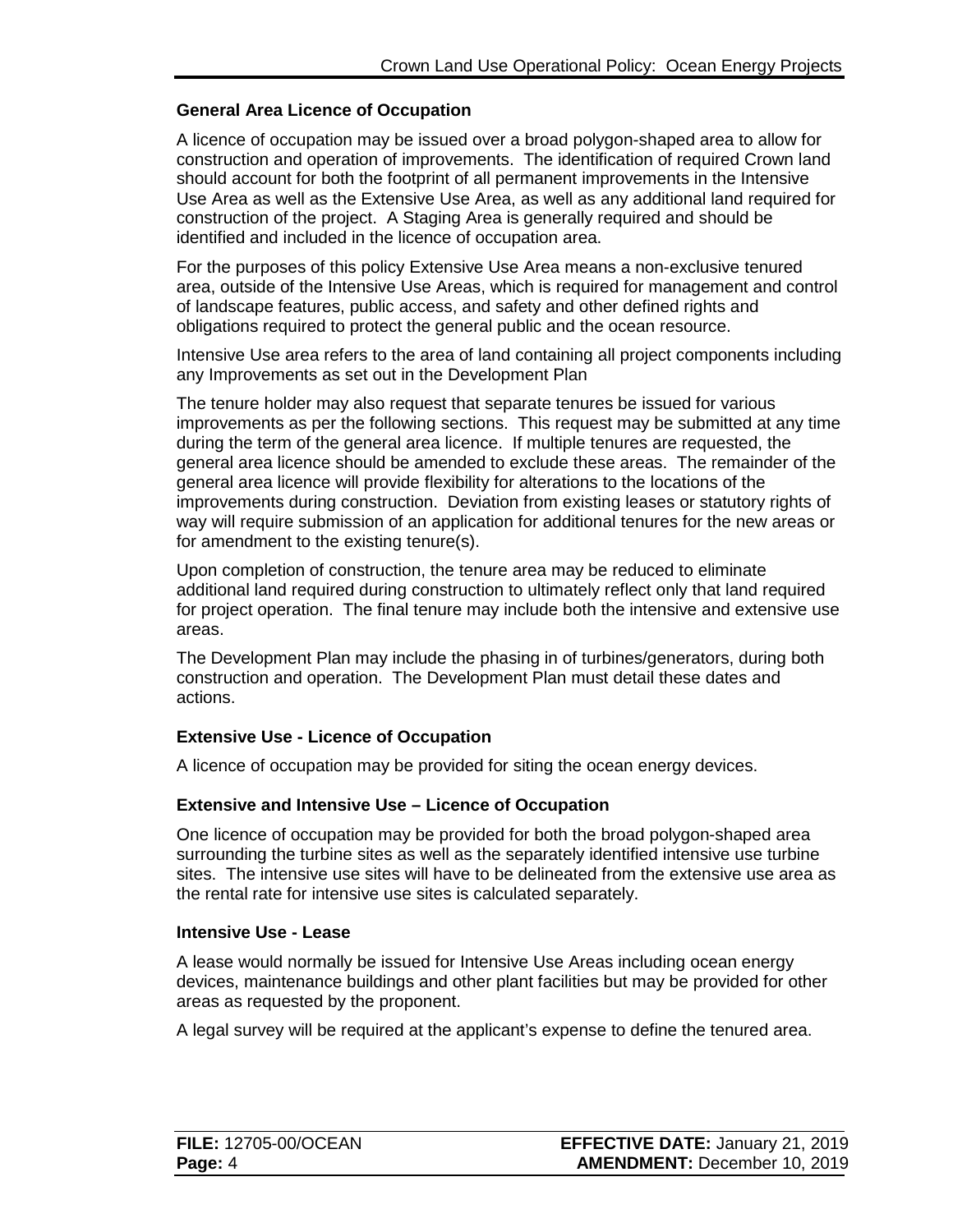#### **Transmission Line – Licence of Occupation**

A licence of occupation may be provided for linear components such as the transmission line.

#### [See Utilities Policy.](https://www2.gov.bc.ca/assets/gov/farming-natural-resources-and-industry/natural-resource-use/land-water-use/crown-land/utilities.pdf)

#### **Road- Licence of Occupation**

A licence of occupation is the tenure available for road purposes within an ocean energy project. The licence will also require that the improvements be constructed by the commercial operation date within the EPA.

#### **Road - Statutory Rights of Way**

A statutory right of way may be issued or interim licence of occupation leading to a statutory right of way.

#### [See Roadways Policy.](https://www2.gov.bc.ca/assets/gov/farming-natural-resources-and-industry/natural-resource-use/land-water-use/crown-land/roadways.pdf)

#### **Road – Special Use Permit** (*Forest Practices Code Act*)

Rather than apply for any of the *Land Act* instruments described above for roads located within the Provincial Forest the applicant may choose to apply for a Special Use Permit, which is issued in accordance with the *Forest Practices Code Act*, and subject to the requirements of the *Forest and Range Practices Act*.

#### **Quarry – Licence of Occupation**

If applicable, a licence of occupation for aggregate purposes will be required in addition to a general area licence of occupation.

- A quarry licence of occupation will be issued separately from the general area-licence of occupation. Gravel use will be subject to royalty payment in the following circumstances:
	- i) gravel removed from a quarry;
	- ii) gravel used in the production of concrete; and
	- iii) gravel moved from its original position and used in another location of the tenure area.

Gravel use will not be subject to royalty payment in the following circumstances:

- i) gravel used to build and maintain public roads; and
- ii) gravel located immediately beneath the tenured area of the turbine, not used in concrete production and ultimately used in the same position (i.e. turbine bedding)

[See Aggregate and Quarry Materials Policy.](https://www2.gov.bc.ca/assets/gov/farming-natural-resources-and-industry/natural-resource-use/land-water-use/crown-land/aggregates.pdf)

#### **Communications Site – Licence of Occupation**

If applicable, a licence of occupation for communication site purposes will be required in addition to a general area licence of occupation.

[See Communications Sites Policy.](https://www2.gov.bc.ca/assets/gov/farming-natural-resources-and-industry/natural-resource-use/land-water-use/crown-land/communication_sites.pdf)

| <b>FILE: 12705-00/OCEAN</b> | <b>EFFECTIVE DATE: January 21, 2019</b> |
|-----------------------------|-----------------------------------------|
| Page: 5                     | <b>AMENDMENT: December 10, 2019</b>     |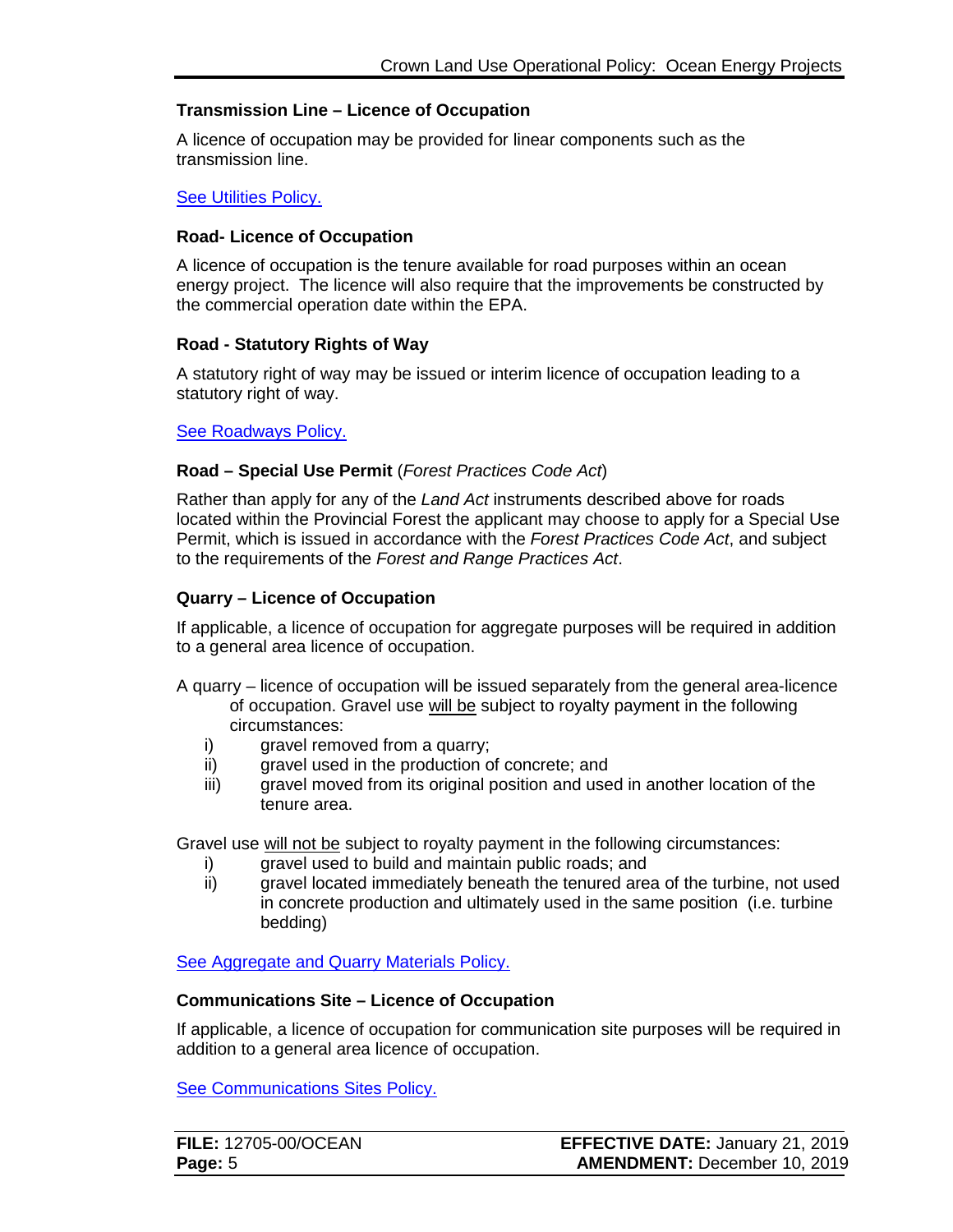### **Site Decommissioning**

The site must be decommissioned by the tenure holder as per the terms and conditions of the tenure document. The length of time required to complete the decommissioning will be project specific.

# **6. PRICING POLICY**

<span id="page-8-0"></span>For information on pricing see the **Pricing Policy.** 

For information on application and service fees see the [Crown Land Fees Procedure.](https://www2.gov.bc.ca/assets/gov/farming-natural-resources-and-industry/natural-resource-use/land-water-use/crown-land/fees.pdf)

# **7. ALLOCATION PROCESSES**

<span id="page-8-1"></span>For detailed standard information on allocation processes see [Allocation Procedures -](https://www2.gov.bc.ca/assets/gov/farming-natural-resources-and-industry/natural-resource-use/land-water-use/crown-land/ap_applications.pdf) [Applications.](https://www2.gov.bc.ca/assets/gov/farming-natural-resources-and-industry/natural-resource-use/land-water-use/crown-land/ap_applications.pdf)

Additional and special requirements for ocean energy allocations are:

## <span id="page-8-2"></span>**7.1 Applications**

The Authorizing Agency will not accept Ocean Energy Project investigative applications which overlap any portion of another Ocean Energy Project application or ocean energy tenure.

The Authorizing Agency will generally maintain a separation distance between the area of any new Ocean Energy Project application and the area of any pre-existing Ocean Energy Project application or tenure. The separation will apply equally to two immediately adjacent investigative licence areas *resulting from applications received on the same date* to provide equal access to the wave and tidal resources. The Authorizing Agency may adjust the size and location of the separation distance based on but not limited to site characteristics, industry standards or as prescribed by the type of technology proposed for the project.

The number of investigative applications held by any one individual or company at any one time may be limited (e.g. to prevent speculation, and to ensure the ability to meet diligent use requirements).

The above procedures also apply to allocation decisions made pursuant to a planned disposition or other competitive process.

# <span id="page-8-3"></span>**7.2 Application Package**

A complete application package will include all the material defined in the Application Checklist.

## <span id="page-8-4"></span>**7.2.1 Application Acceptance**

#### **Investigative Plan**

A completed Investigative Plan is required as part of the application process for the investigative phase. The Investigative Plan can form the framework of the more complete Development Plan which is to be submitted at the time of project application. The requirements of the Investigative Plan are located on the website [https://www2.gov.bc.ca/gov/content/industry/crown-land-water/crown-land/crown-land](https://www2.gov.bc.ca/gov/content?id=A079A8A05E444FB1BF35E8278B3A5A86)[uses/clean-energy/ocean-energy](https://www2.gov.bc.ca/gov/content?id=A079A8A05E444FB1BF35E8278B3A5A86)

| <b>FILE: 12705-00/OCEAN</b> | <b>EFFECTIVE DATE: January 21, 2019</b> |
|-----------------------------|-----------------------------------------|
| Page: 6                     | <b>AMENDMENT: December 10, 2019</b>     |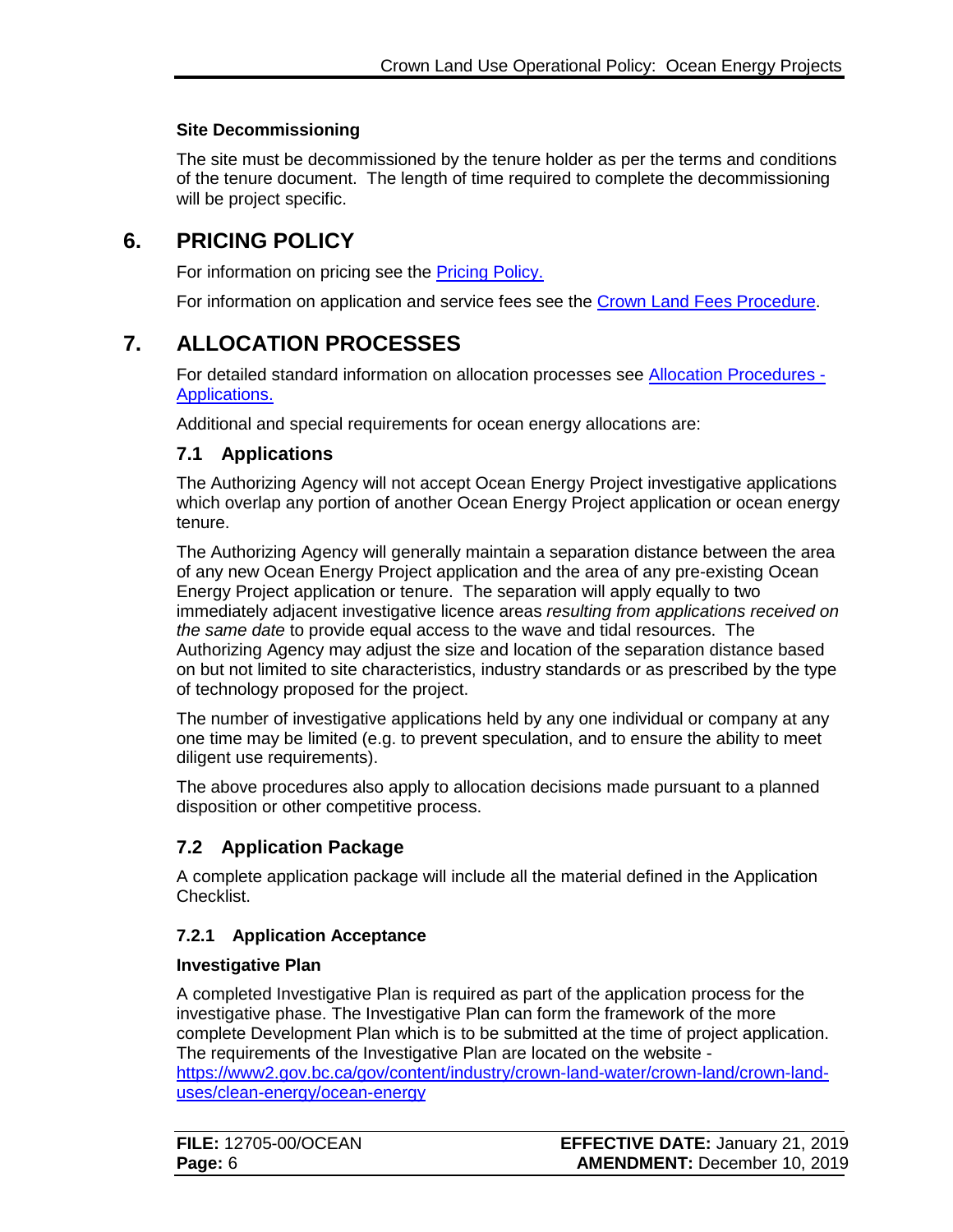### <span id="page-9-2"></span>**Development Plan (DPIR)**

A completed Development Plan (See Section 8.4.1) will be required as part of the application process.

Placement of ocean energy devices should reflect appropriate Buffer Area requirements unless it can be demonstrated that site conditions, such as bathymetry, natural features, prescribed industry standards or other conditions warrant a lesser distance, to the satisfaction of the Authorizing Agency. In cases where the proponent holds tenure on adjacent lands for Ocean Energy Project power development, this separation may be reduced. Specific zoning may also be required by local government and must be a consideration in preparing the Development Plan.

For the purposes of this policy the term Buffer Area refers to the separation distance between devices in adjacent tenures necessary to negate the wake effects caused by ocean energy devices within the tenure area relative to an adjacent tenure. In issuing Crown land tenures, the Province strives to make decisions that do not result in the alienation of private land activities. In cases where projects are being developed on Crown land lying adjacent to private land, proponents should recognize that future potential development on private land may affect their project and should make business decisions accordingly. Where adjacent Crown lands do not have potential for ocean energy development, it is appropriate for an existing tenure holder to apply for a variance to reduce the buffer distances. It will be considered on a case-by-case basis, and would require discussion with all parties.

Ocean Energy Projects, when accepted, will be entered into the Tantalis database system as a single application using the Ocean Energy Project "Purpose" and "Subpurpose" codes (as opposed to an individual application for each project component). The various components can be provided separate file numbers at a later date, when required, i.e. upon completion of construction and prior to survey. The [Clean Energy](https://www2.gov.bc.ca/assets/gov/farming-natural-resources-and-industry/natural-resource-use/land-water-use/crown-land/land-use-plans-and-objectives/natural-resource-major-projects/major-projects-office/guidebooks/clean-energy-projects/clean_energy_guidebook.pdf) [Production in B.C.: An Inter-agency Guidebook for Proponents](https://www2.gov.bc.ca/assets/gov/farming-natural-resources-and-industry/natural-resource-use/land-water-use/crown-land/land-use-plans-and-objectives/natural-resource-major-projects/major-projects-office/guidebooks/clean-energy-projects/clean_energy_guidebook.pdf) provides guidance for the application process.

## <span id="page-9-0"></span>**7.2.2 Referrals**

Applications for investigative authorizations are referred and notice of the application will be provided to the EAO and BC Hydro to enable a coordinated approach to Ocean Energy Project power management, including (if available) information respecting suitability of the site/area for ocean energy development purposes. Applications for investigative authorizations are to be advertised.

All other applications for tenure will be referred to key agencies and groups as deemed appropriate.

Additionally, notice will be sent to existing waterpower producers and wind and ocean energy tenure holders within one kilometre of the new area under application.

#### <span id="page-9-1"></span>**7.2.3 Environmental Tenure Provisions and Schedules**

Tenure terms and conditions may be selected from standard tenure document template provisions or in some cases they may be drafted to address specific issues identified through the processing of an application. For more details see the [Tenure](https://www2.gov.bc.ca/assets/gov/farming-natural-resources-and-industry/natural-resource-use/land-water-use/crown-land/ta_general.pdf)  [Administration Procedure](https://www2.gov.bc.ca/assets/gov/farming-natural-resources-and-industry/natural-resource-use/land-water-use/crown-land/ta_general.pdf)*.*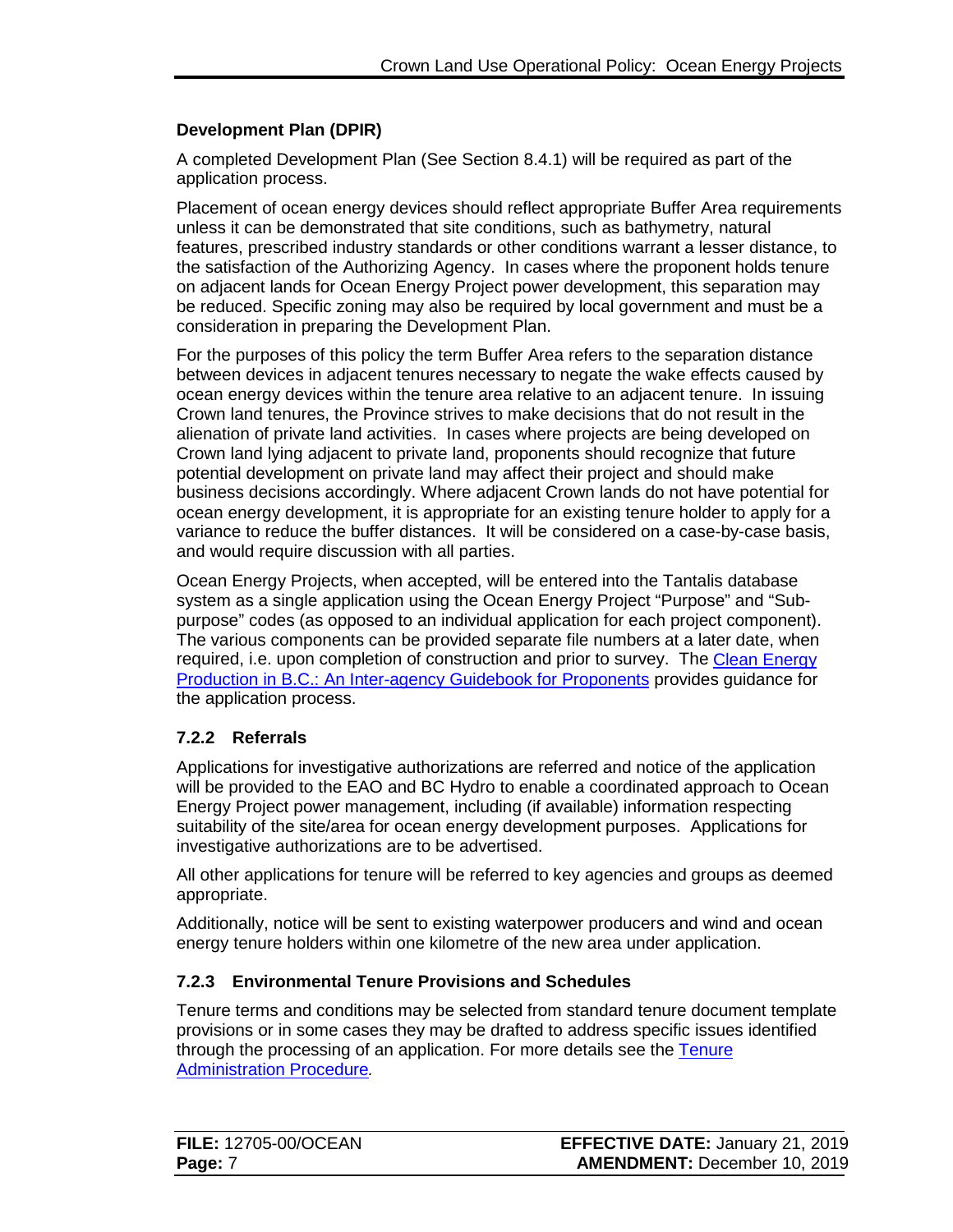## <span id="page-10-7"></span>**7.3 Competitive Process**

As per Section 5.1.1, the Province reserves the right to allocate Crown land used for Ocean Energy Project purposes through competitive processes. Examples of the situations where a competitive process would be applied include:

- Planned disposition approach: as ocean energy technology develops and the sector matures, the Province may identify areas where ocean energy will be marketed using a planned disposition approach.
- The Authorizing Agency may also employ a competitive process to allocate an individual site, where investigative phase authorizations are not replaced or which default to the Province as a result of non-diligent use and sites where there is known demand (e.g. may be adjacent to two existing Ocean Energy Projects) or sites where two applications for the same area are received on the same day.

See [Allocation Procedures –](https://www2.gov.bc.ca/assets/gov/farming-natural-resources-and-industry/natural-resource-use/land-water-use/crown-land/ap_comp_process.pdf) Competitive Process.

### <span id="page-10-0"></span>**7.3.1 Remote Community or Small Scale Project**

Applications which would provide power to a community without access to the provincial electricity grid and small scale projects are not normally subject to competitive processes. Please see the [Community and Institutional Policy](https://www2.gov.bc.ca/assets/gov/farming-natural-resources-and-industry/natural-resource-use/land-water-use/crown-land/community_inst.pdf) for further information.

## <span id="page-10-1"></span>**7.4 Direct Sale**

Direct sale of ocean energy sites is not contemplated at this time, but may be considered at a later date.

# **8. TENURE ADMINISTRATION**

<span id="page-10-2"></span>For standard tenure administration information see the [Tenure Administration](https://www2.gov.bc.ca/assets/gov/farming-natural-resources-and-industry/natural-resource-use/land-water-use/crown-land/ta_general.pdf)  [Procedure.](https://www2.gov.bc.ca/assets/gov/farming-natural-resources-and-industry/natural-resource-use/land-water-use/crown-land/ta_general.pdf)

Additional and special requirements for ocean energy allocations are:

## <span id="page-10-3"></span>**8.1 Insurance**

A minimum of \$2 million in liability insurance is required for all phases of an Ocean Energy Project, including the initial investigative phase.

## <span id="page-10-4"></span>**8.2 Security/Financial Guarantee**

All Ocean Energy Project tenure holders are required to provide an appropriate deposit to the Province in the event the Crown is forced to assume the cost of site clean-up in the case of de-commissioning or abandonment.

## <span id="page-10-5"></span>**8.3 Assignment and Sub-Tenuring**

#### <span id="page-10-6"></span>**8.3.1 Project Monitoring and Investigative Phase**

Assignment is allowed with an investigative licence.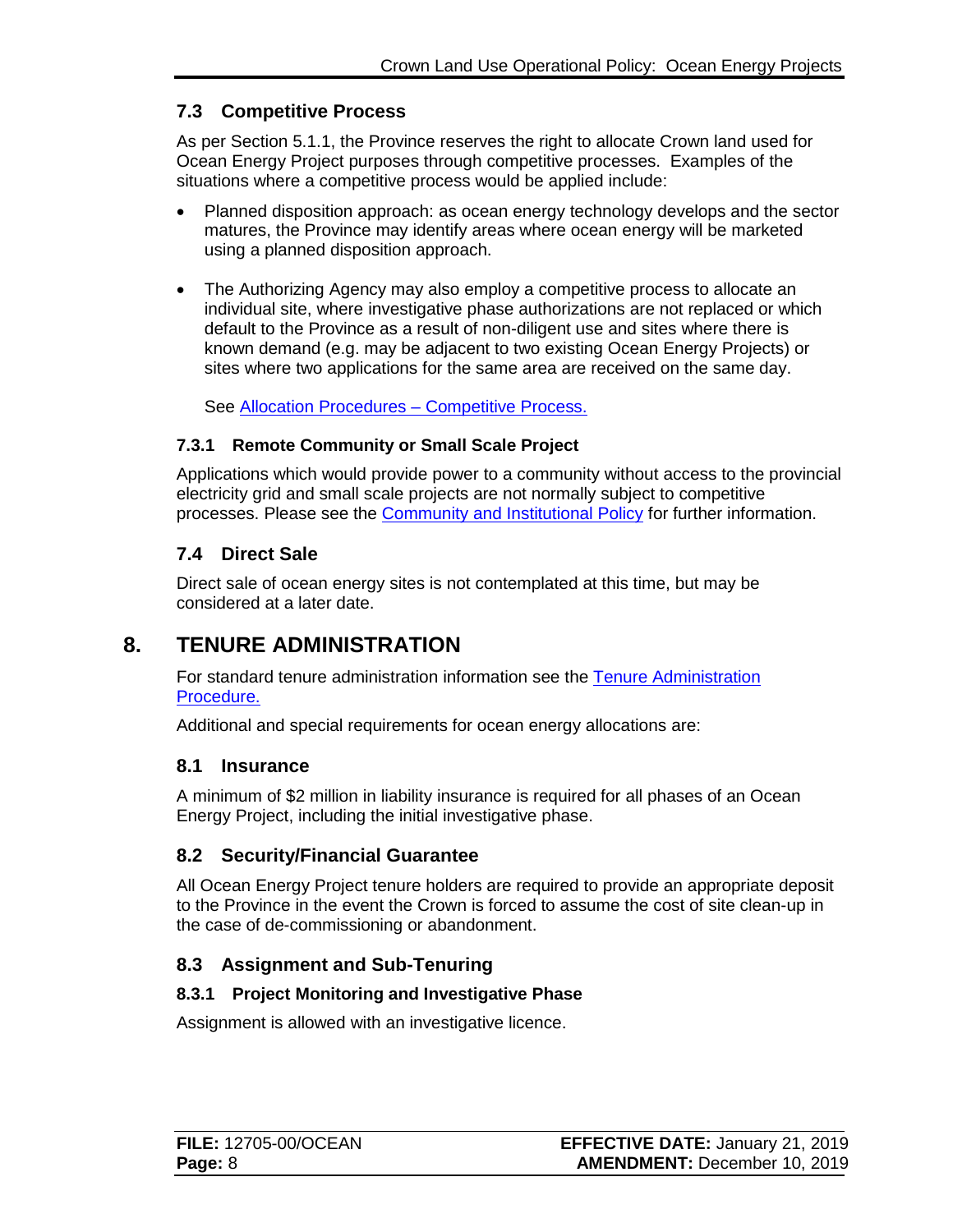#### **8.3.2 Project Demonstration Phase and Project Development and Operation Phase**

Assignment may occur at the development and operation phase subject to the following considerations.

- the Authorizing Agency must have written support from power purchasers (BC Hydro and others) that they support the assignment and are prepared to deal with the new owner;
- written proof that Environmental Assessment Certificate or other required government approvals be transferred or otherwise provided to the assignee;
- the assignee must agree to be bound by all terms and conditions, covenants and obligations agreed to by the assignor and any new ones that may be reasonably required by the Province.

## <span id="page-11-0"></span>**8.4 Monitoring and Enforcement**

### <span id="page-11-1"></span>**8.4.1 Investigative Plan, Development Plan and Plan Amendments**

All proponents will be required to initially prepare an Investigative Plan and a more comprehensive Development Plan that is approved by the Authorizing Agency. An investigative and subsequent Development Plan is part of the tenure agreement and as such becomes part of the legal contract between the tenure holder and the Province. Failure to comply with an approved Investigative or Development Plan is an event of default which if not addressed, may lead to termination of the tenure agreement. An Investigative and subsequent Development Plan is one of the principle ways in which the Authorizing Agency assesses diligent use.

The Investigative Plan will be prepared by the applicant and contain two parts: Project Overview, and Project Description which will include the purpose; location, size and main features of project; and construction schedule for the term of the licence. It will also include a general outline of the investigations that will be conducted.

More information about the Development Plan is contained in the [Clean Energy](https://www2.gov.bc.ca/assets/gov/farming-natural-resources-and-industry/natural-resource-use/land-water-use/crown-land/land-use-plans-and-objectives/natural-resource-major-projects/major-projects-office/guidebooks/clean-energy-projects/clean_energy_guidebook.pdf)  [Production in BC: An Inter-agency Guidebook](https://www2.gov.bc.ca/assets/gov/farming-natural-resources-and-industry/natural-resource-use/land-water-use/crown-land/land-use-plans-and-objectives/natural-resource-major-projects/major-projects-office/guidebooks/clean-energy-projects/clean_energy_guidebook.pdf) and the DPIR – the [Development Plan](http://www2.gov.bc.ca/assets/gov/farming-natural-resources-and-industry/natural-resource-use/land-water-use/crown-land/checklist-ocean_energy.pdf)  [Information Requirements,](http://www2.gov.bc.ca/assets/gov/farming-natural-resources-and-industry/natural-resource-use/land-water-use/crown-land/checklist-ocean_energy.pdf) also located in the How to Apply page.

For ocean energy, the Development Plan will must include details such as the location of Improvements, particulars of construction, schedule of construction, production phase-in, installed turbine capacity; targeted long term production levels, environmental management strategies, site security, public access and safety, reclamation and decommissioning strategies and any other matters as reasonably requested by the Authorizing Agency.

Once each stage of the Development Plan is approved by the Authorizing Agency, the tenure holder must comply with the Development Plan. The tenure holder must advise the Authorizing Agency of any extraordinary events that may affect their ability to comply with the Development Plan. A tenure holder may request an amendment to the Development Plan that the Authorizing Agency must consider, but not necessarily approve. Examples of amendments that are anticipated include but are not limited to: changes to tenure boundaries, expansion or reduction in area, change in timing of construction and development, tenure term or tenure purpose, a significant alteration of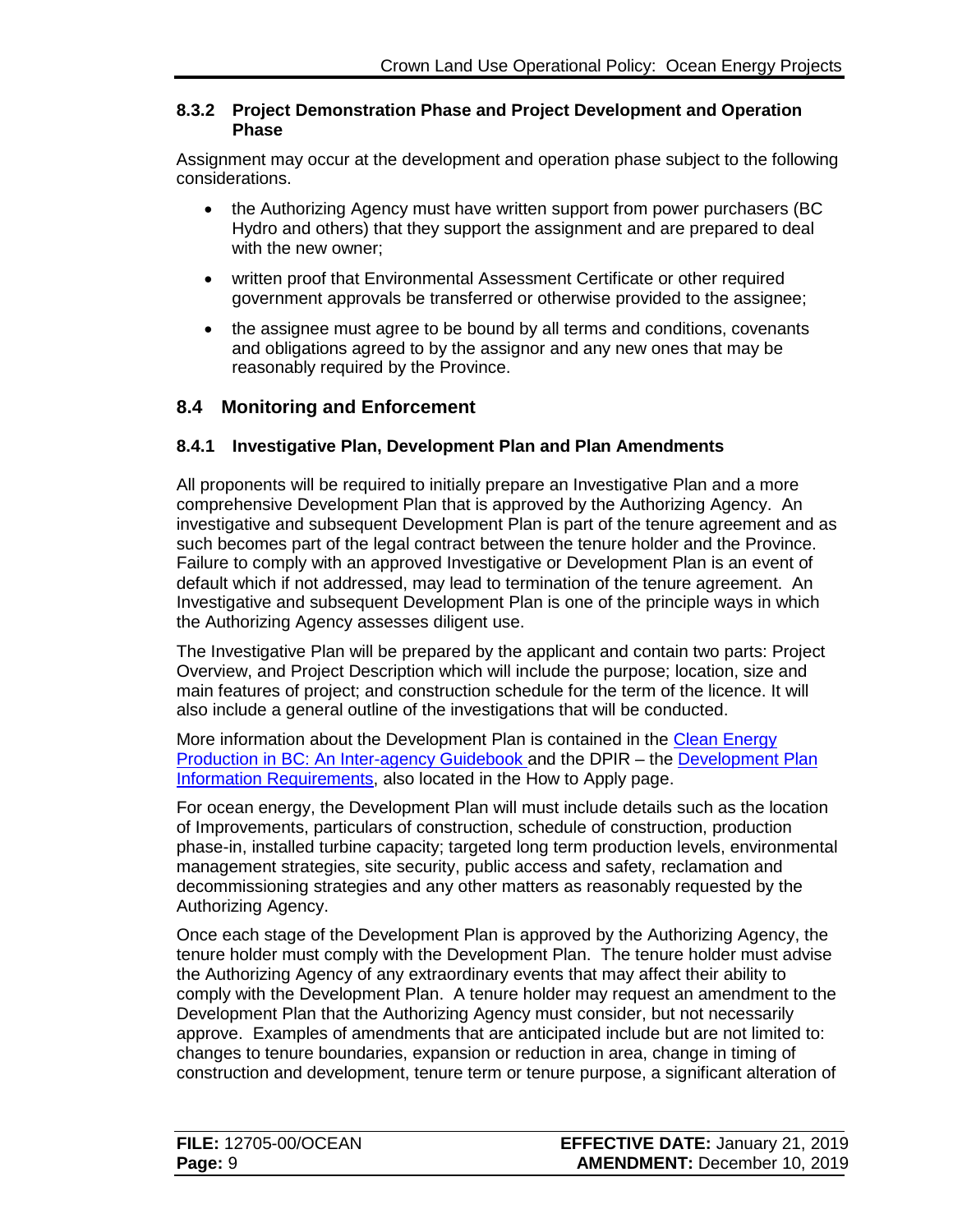site improvements and or layout of structure on the tenure area are proposed, for example, adding structures to the site not approved in the current plan.

The Authorizing Agency may require, from time to time, amendments to the Development Plan where in the reasonable opinion of the Authorizing Agency, such amendments are required for environmental, safety, land-use or other similar reasons in the public interest.

The Authorizing Agency, from time to time, may request a consolidation of the amendments to the Development Plan.

## <span id="page-12-0"></span>**8.4.2 Diligent Use**

All proponents who have acquired Ocean Energy Project tenures must demonstrate diligent use of the tenured area. The onus is on the proponent to produce verifiable evidence, satisfactory to the Authorizing Agency that diligent use is being maintained. Diligent use is measured against the obligations set out in the Investigative Plan and the Development Plan including but not limited to meeting construction schedules or energy production targets.

The Authorizing Agency is under no obligation to extend or replace a tenure where the proponent has not demonstrated, to the satisfaction of the Authorizing Agency that they have met the due diligence requirements set out in this policy and may in longer term tenures require adjustments to Development Plans, including tenure area, or in extremely serious breaches of performance, initiate procedures to terminate the tenure agreement. The diligent use requirements specific to each Ocean Energy Project development phase are described below.

**NOTE: Diligent use requirements will be waived for investigative tenure holders who have held an investigative tenure for 5 or more years and provide a written statement that further diligent use activity is not required to move to a project application. Continuation of this practice will be reviewed in 2025.** 

**It is the investigative tenure holders' responsibility to demonstrate that the investigative tenure area has been held for 5 or more years and diligent use applied in each of the 5 years.**

## **Project Monitoring and Investigation Phase**

Initial data collection must have begun within 12 months of being in receipt of all required permits and licences. Diligent use at this phase may include for example, the finalization of approvals from the EAO, expenditures for surveys , field work, site analysis, road access and obtaining financing and reaching agreement with a purchaser for energy production, First Nations considerations and public consultation. On a caseby-case basis information would have to be presented to demonstrate that expenditures have been incurred and that these expenditures are reasonable. The intent of diligent use requirements at this stage is to ensure that the project proceeds to the project development phase in a timely fashion (See Appendix 2 – Diligent Use Examples).

A subsequent investigative licence may be offered, at the discretion of the Authorizing Agency, to proponents holding sites where diligent use has not been achieved because of factors outside of the proponent's control or where further investigative work is required. The Investigative plan will be updated by the proponent to reflect the changes and diligent use will be required going forward otherwise the term will expire with no replacement.

| <b>FILE: 12705-00/OCEAN</b> | <b>EFFECTIVE DATE: January 21, 2019</b> |
|-----------------------------|-----------------------------------------|
| <b>Page: 10</b>             | <b>AMENDMENT: December 10, 2019</b>     |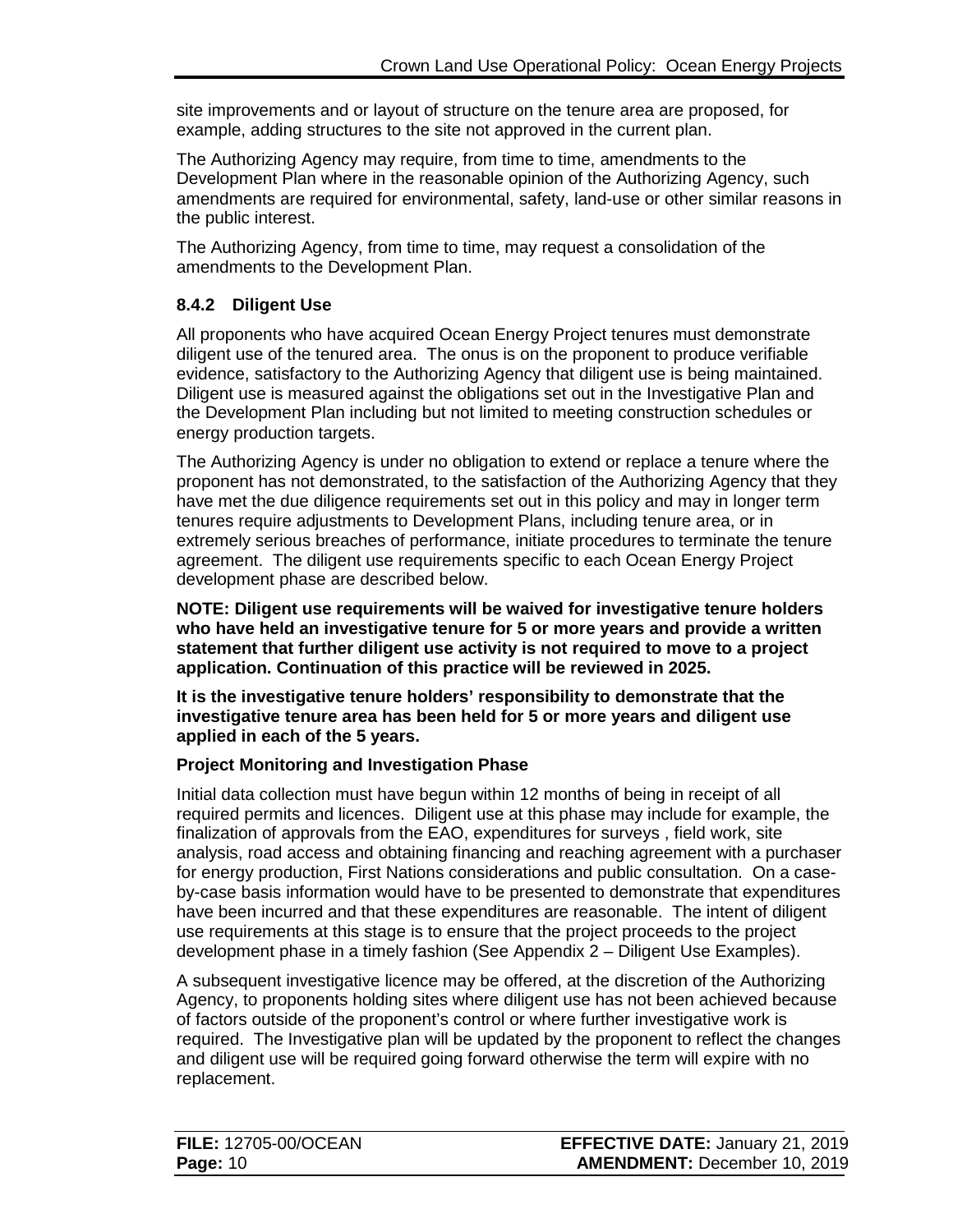### **Project Development and Operation Phase**

This phase occurs during the term of a 10-year licence of occupation for a project without an existing EPA or similar, and prior to the commercial operation date of a project with an EPA. During this period the site is to be under construction and proceeding to full production as consistent with the Development Plan schedule, generally within two years of licence issuance. Construction schedules for roads, installation of ocean energy devices, transmission lines and other associated infrastructure, completion of legal surveys, expected power production levels and other requirements articulated in the Development Plan must be substantially on target. The Regional Executive Director may adjust targets on a case-by-case basis based on extenuating circumstances. Should diligent use not be substantially achieved, the Authorizing Agency may refuse to issue long term tenures over the ocean energy site.

Following construction of the Improvements or a particular phase of the development, the site must continue to be used as per the Development Plan. If the characteristics of the site preclude achievement of production levels specified in the Development Plan after the project development phase, the Authorizing Agency should consider whether or not the matter can be best dealt with by an amendment to the Development Plan. Rent, based on land area under tenure will in all cases be payable. In cases involving serious breaches of performance the Province may need to consider initiating termination procedures for ocean energy tenures.

# <span id="page-13-0"></span>**8.5 Other Land Use**

The Authorizing Agency may issue tenure to other FLNR applications for non-ocean energy land use within the investigative phase tenure area. Upon receipt of a nonocean energy application, the Authorizing Agency would normally notify and request comments from the ocean energy tenure holder to determine compatibility. Acceptance of the non-ocean energy application will be at the discretion of the Authorizing Agency.

The Authorizing Agency may issue tenures to other applicants for non-ocean energy power uses within the Extensive Use Area of the tenure or any Intensive Use Areas under licence or right of way, subject to compatibility and the specific language in tenure documents.

# **9. VARIANCE**

<span id="page-13-1"></span>Variances to this policy must be completed in accordance with the [Policy Variance](http://www2.gov.bc.ca/assets/gov/farming-natural-resources-and-industry/natural-resource-use/land-water-use/crown-land/variance.pdf)  [Procedure.](http://www2.gov.bc.ca/assets/gov/farming-natural-resources-and-industry/natural-resource-use/land-water-use/crown-land/variance.pdf)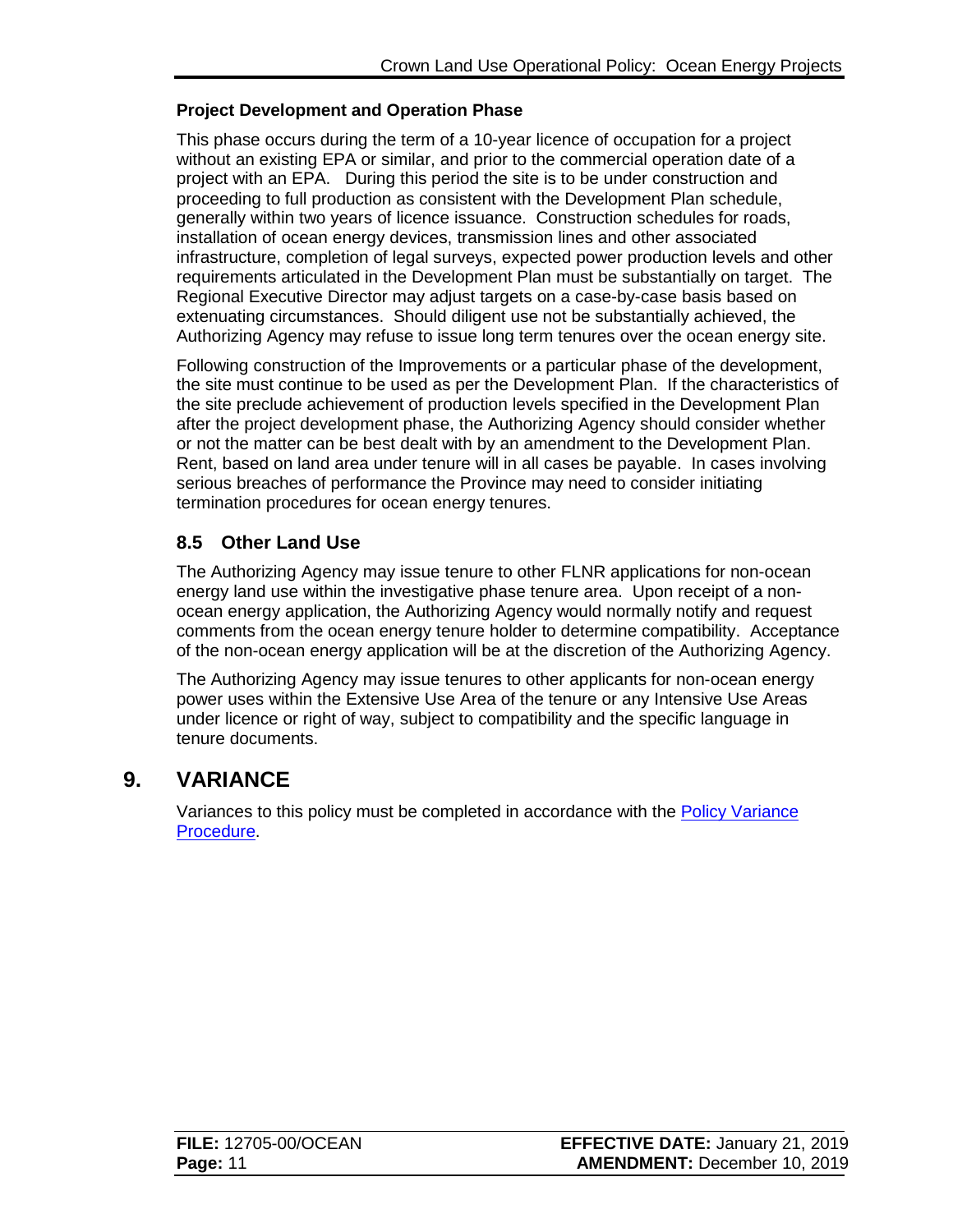# <span id="page-14-0"></span>**APPENDIX 1: SUMMARY TABLE OF OCEAN POWER PROJECT TENURE TYPES AND TERMS**

| <b>Tenure Type</b>                                                            | <b>Term of Tenure</b> |                                                                                                           |
|-------------------------------------------------------------------------------|-----------------------|-----------------------------------------------------------------------------------------------------------|
|                                                                               | <b>Without EPA</b>    | With EPA                                                                                                  |
| <b>Project Monitoring and Investigation Phase</b>                             |                       |                                                                                                           |
| <b>Investigative Licence</b>                                                  | 5 year term           | 5 year term                                                                                               |
| <b>Project Development and Operation Phase</b>                                |                       |                                                                                                           |
| Multi Tenure Instrument                                                       | 10 years              | Expiry coincident with EPA expiry                                                                         |
| General Area - Licence of<br>Occupation                                       | 10 years              | Expiry coincident with EPA expiry,<br>construction completed by<br><b>Commercial Operation Date (COD)</b> |
| Ocean Energy Project - Licence of<br>Occupation<br><b>Extensive Use Areas</b> | 10 years              | Expiry coincident with EPA expiry,<br>construction completed by COD                                       |
| Ocean Energy Project - Licence of<br>Occupation                               | 10 years              | Expiry coincident with EPA expiry,<br>construction completed by COD                                       |
| <b>Intensive Use Areas</b>                                                    |                       |                                                                                                           |
| Ocean Energy Project - Lease<br><b>Intensive Use Areas</b>                    | 10 years              | Expiry coincident with EPA expiry,<br>construction completed by COD                                       |
| Ocean Energy Participation Rent                                               |                       |                                                                                                           |
| Transmission Line - Licence of<br>Occupation                                  | 10 years              | Expiry coincident with EPA expiry,<br>construction completed by COD                                       |
| Transmission Line - Statutory<br>Right of Way                                 | 10 years              | Expiry coincident with EPA expiry,<br>construction completed by COD                                       |
| Roads                                                                         | 10 years              | Expiry coincident with EPA expiry,<br>construction completed by COD                                       |
| Quarries                                                                      | 10 years              | Expiry coincident with EPA expiry,<br>construction completed by COD                                       |
| <b>Communication Sites</b>                                                    | 10 years              | Expiry coincident with EPA expiry,<br>construction completed by COD                                       |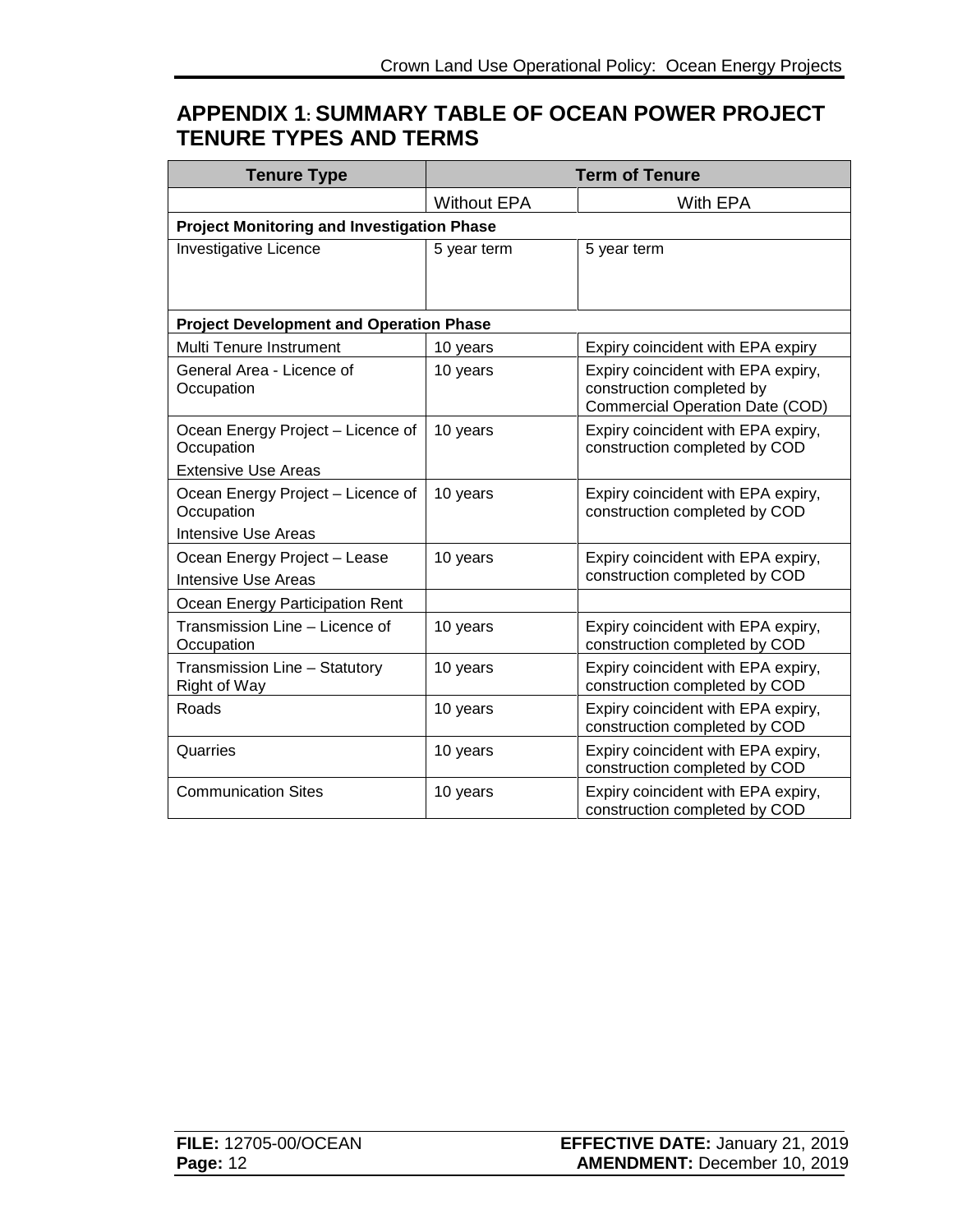# <span id="page-15-0"></span>**APPENDIX 2: DILIGENT USE EXAMPLES**

All proponents who have acquired Ocean Energy Project tenures must demonstrate diligent use of the tenured area. The onus is on the proponent to produce verifiable evidence, satisfactory to the Authorizing Agency that diligent use is being maintained. Diligent use is measured against the obligations set out in the Development Plan including but not limited to meeting construction schedules or energy production targets. Proponents without an EPA must actively pursue acquiring an EPA as evidence of diligent use and obtain an EPA within the 10-year term of the tenure during the demonstration phase.

### **Oceanographic Surveys**

Oceanographic surveys may include but not limited to monitoring and measuring:

- Lagrangian drift (surface, bottom and mid-water column)
- Wave height and direction
- Water and tide levels
- Dissolved Oxygen
- Conductivity
- Temperature
- pH
- **Turbidity**
- Water/sediment interface current velocity
- Ocean velocity
- Barometric pressure
- Sediment-water interface

Geophysical surveys map seabed morphology and sub-bottom stratigraphy. Remote sensing systems and technologies include:

- Sub-bottom seismic reflection
- Sub-bottom seismic refraction towed and bottom resting
- Acoustic sediment classification
- Ground penetrating radar
- Side scan sonar
- Marine magnetometers and gradiometers
- Underwater photographic and video systems
- Remotely Operated Vehicles (ROV)

## **Biophysical and Archaeological Surveys**

Surveys would be conducted within the IP boundary and additionally adjacent to the site. These investigations would be designed to gain a better understanding of the local biophysical/cultural setting, including habitat and species presence. Investigations may focus on determining the presence of "key feature" at the site – such as a rare or listed species, sensitive habitat, or an archaeological resource. The intention would be evaluate the potential for significant environmental effects to this key feature in order to determine whether the key feature represents a significant barrier to develop the project.

| <b>FILE: 12705-00/OCEAN</b> | <b>EFFECTIVE DATE: January 21, 2019</b> |
|-----------------------------|-----------------------------------------|
| <b>Page: 13</b>             | <b>AMENDMENT: December 10, 2019</b>     |